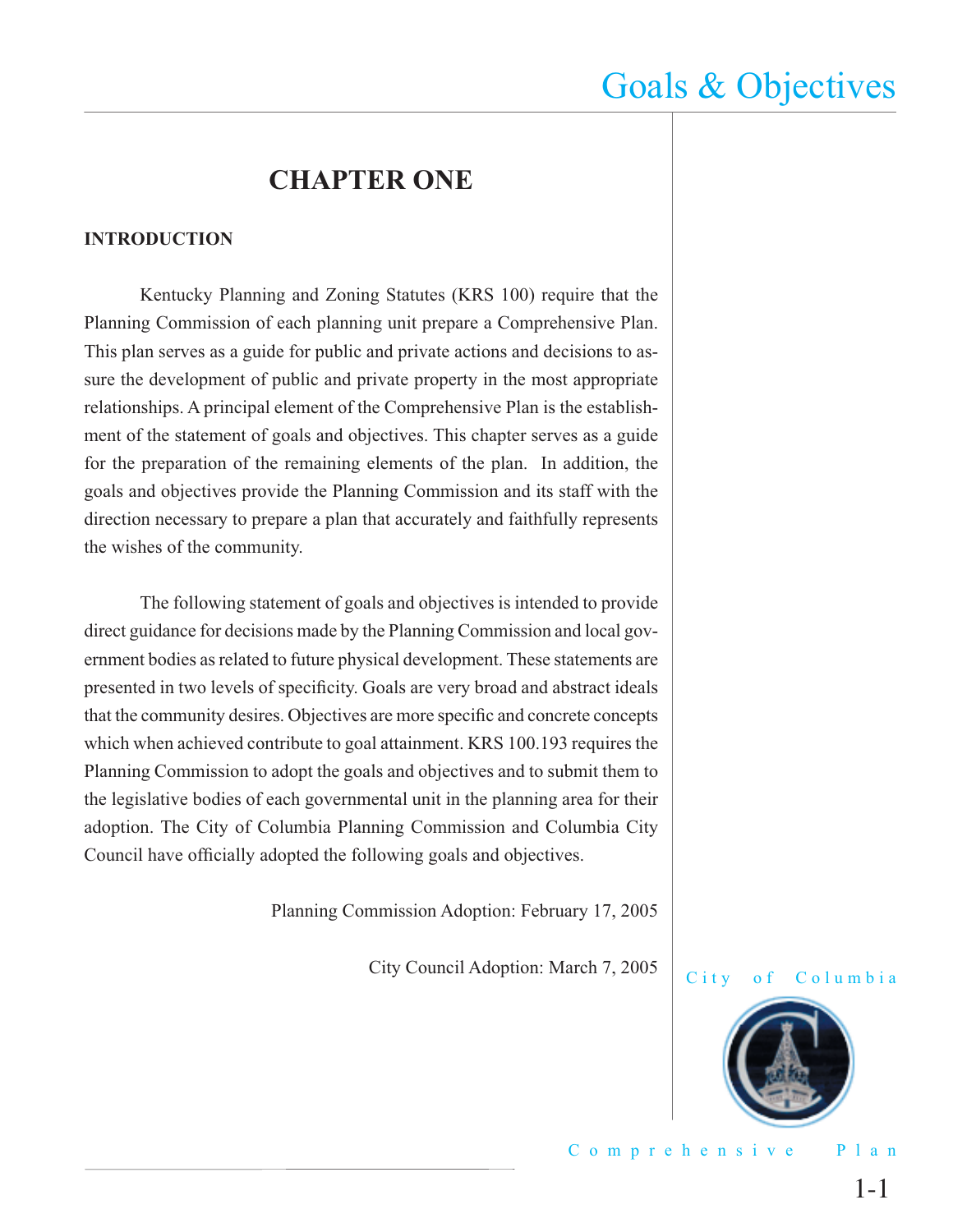### **OVERALL GOAL:**

*Promote a sustainable natural and man-made environment that balances environmental protection and preservation with the physical, social and economic needs of the population for the long-term benefit of both.* 

### **ENVIRONMENT**

*GOAL: To protect and enhance the quality of the natural environment while permitting appropriate development on suitable lands. Also, to promote the*  most efficient and reasonable use of the area's physical resources by ensuring that short-term use of our environment will be to the long-range benefit *of all.*

### **OBJECTIVES:**

1. Require appropriate drainage facilities for all new development in order to avoid flooding, erosion and additional post-development runoff.

2. Reduce soil erosion by requiring and enforcing erosion control measures during construction.

3. Minimize air, water, soil, light and noise pollution by encouraging the preservation of open spaces, green areas and requiring adequate landscape buffers and berms. When appropriate, request the dedication of park areas.

4. Develop a planting manual and list of suitable street trees for Columbia and encourage their use.

5. Prevent pollution by upgrading and providing appropriate collection and distribution facilities for the proper treatment and handling of water, sewage and solid waste.

6. Require all developers to identify and map developmentally sensitive areas, or lands containing wetlands, karst topography, steep slopes, endangered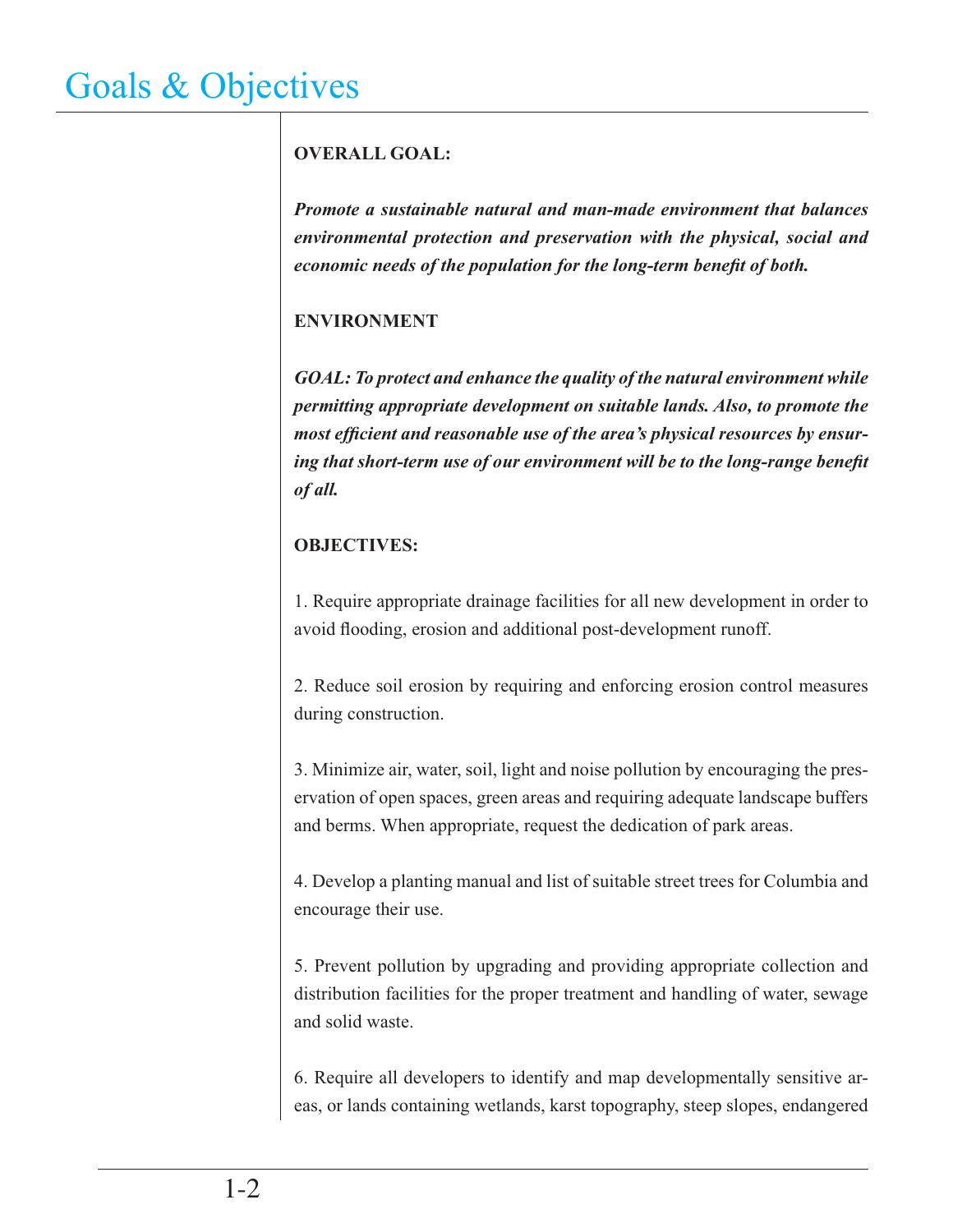habitats and scenic areas during the site planning process. Minimum standards shall be established for the creation of open space/greenway corridors and the preservation and restoration of these areas.

7. Encourage conservation through the reduction, reuse, recycling and composting of solid waste.

8. Encourage preservation of prime farmlands.

9. Recognize and support Federal and State regulation of the environment.

#### **ECONOMIC DEVELOPMENT**

*GOAL: To encourage and promote the development of a stable and diversified economic base that fosters employment opportunities for all citizens of the City of Columbia.*

#### **OBJECTIVES:**

1. Adopt an economic development strategy to retain existing industry, increase economic diversity and create better employment opportunities in order to ensure that the city is a vital part of a strong local and regional economy.

2. Participate in local and regional economic efforts by encouraging the recruitment of nonpolluting, self-supported and diversified industry in designated areas where adequate infrastructure is available.

3. Encourage the development of aesthetic entrances to the City of Columbia, in order to promote economic development and enhance the city as a tourist destination.

4. Coordinate and cooperate with the Industrial Authority to reserve suitable lands for industrial development equipped with adequate infrastructure.

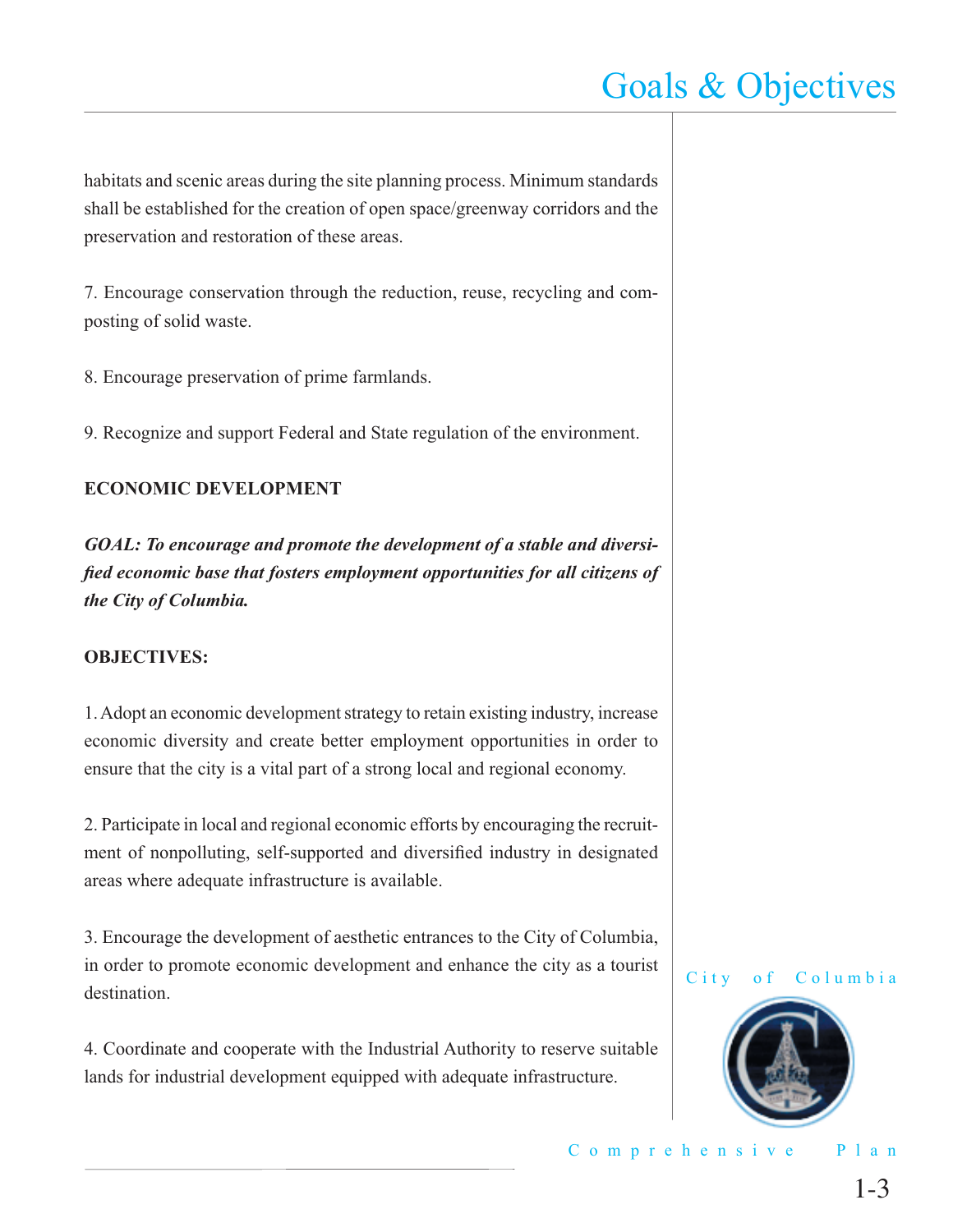5. Capitalize on the area located within Adair County and the City of Columbia by fostering small businesses and encouraging the continuation of investment.

6. In order to enhance commercial development activities within downtown Columbia, encourage the creation of additional parking opportunities' and study ways to mitigate problematic traffic circulation.

7. Promote the development of a pedestrian friendly atmosphere within the City of Columbia by requiring the maintenance of existing walkways, benches and green spaces and requiring these amenities in all new development.

8. Encourage small business development, entrepreneurship and growth by providing adequate areas for commercial development and professional offices.

9. Encourage the provision of support services and technical assistance for small businesses through the Chamber of Commerce, Lindsey Wilson College and other non-profit agencies.

10. Facilitate condensed, high quality commercial development by discouraging sprawl created by linear shopping areas.

11. Promote Adair County and the City of Columbia as a tourist destination by developing a tourism plan and increasing marketing activities, for the area.

12. Encourage reinvestment in the community.

13. Continue to promote and actively participate in the Renaissance On Main (formerly Renaissance Kentucky) Program.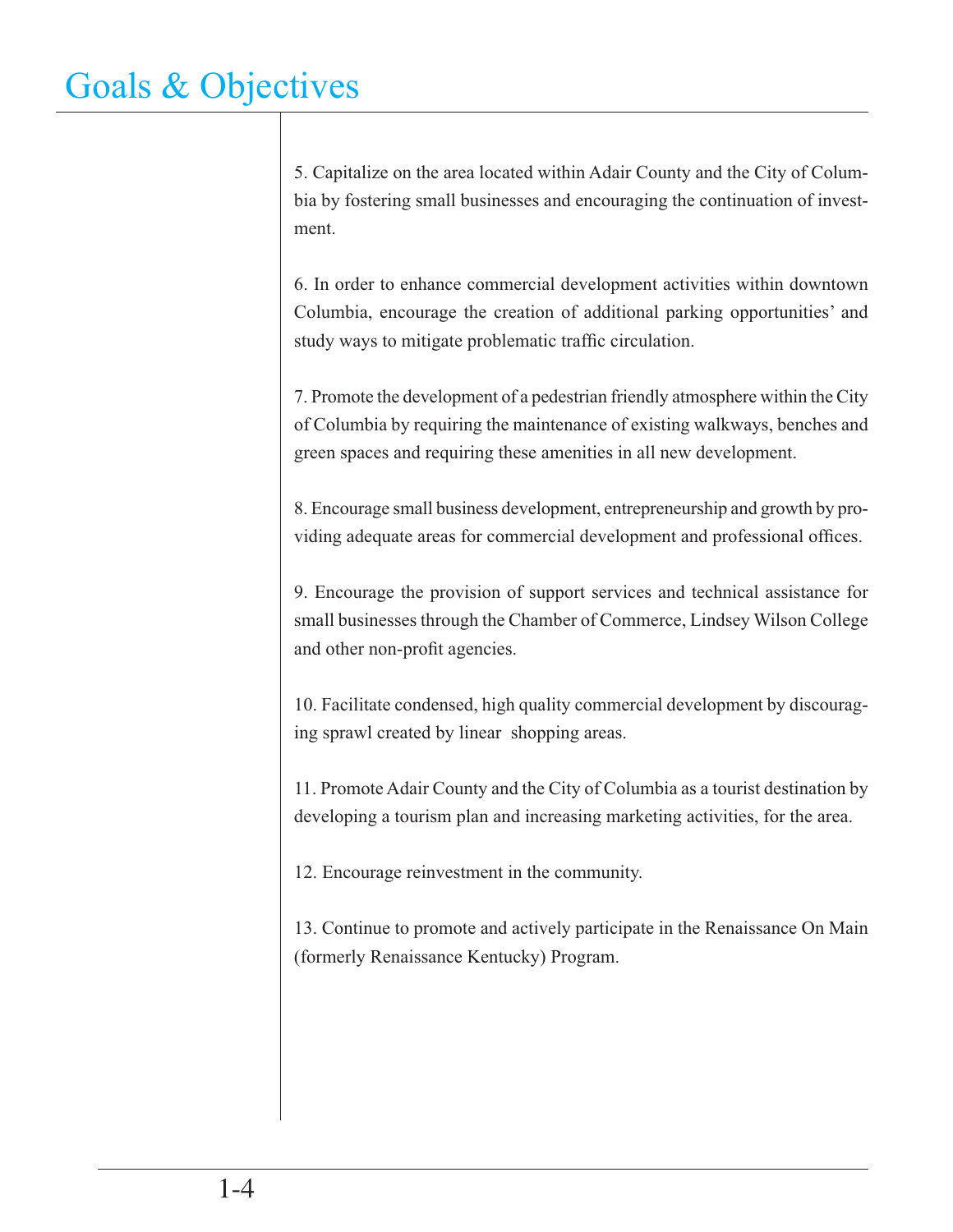#### **HISTORIC PRESERVATION**

*GOAL. To recognize and preserve the historic and cultural resources of the City of Columbia.*

#### **OBJECTIVES:**

1. Encourage the identification, maintenance and protection of all significant historic buildings, structures, fences, archeological resources and other features through education and where appropriate designation of local historic districts and/or historic overlay zones.

2. Support the efforts of the city, local organizations, and the Kentucky Heritage Council to inform residents and visitors of the unique historic and cultural features of the community through promotional and interpretive activities.

3. Promote the City of Columbia as a regional historic attraction through the revitalization and the preservation of historic features, architecture and heritage.

4. Support the efforts of the city to maintain and promote the Trabue House.

#### **HOUSING**

*GOAL: To maintain decent, safe and sanitary housing for the citizens of Columbia in existing and new development.*

#### **OBJECTIVES:**

1. Encourage rehabilitation of substandard housing through redevelopment projects and all available private and public funding sources.

2. Maintain and rehabilitate the community's existing housing stock and neighborhoods while preserving structures of architectural significance.





Comprehensive Plan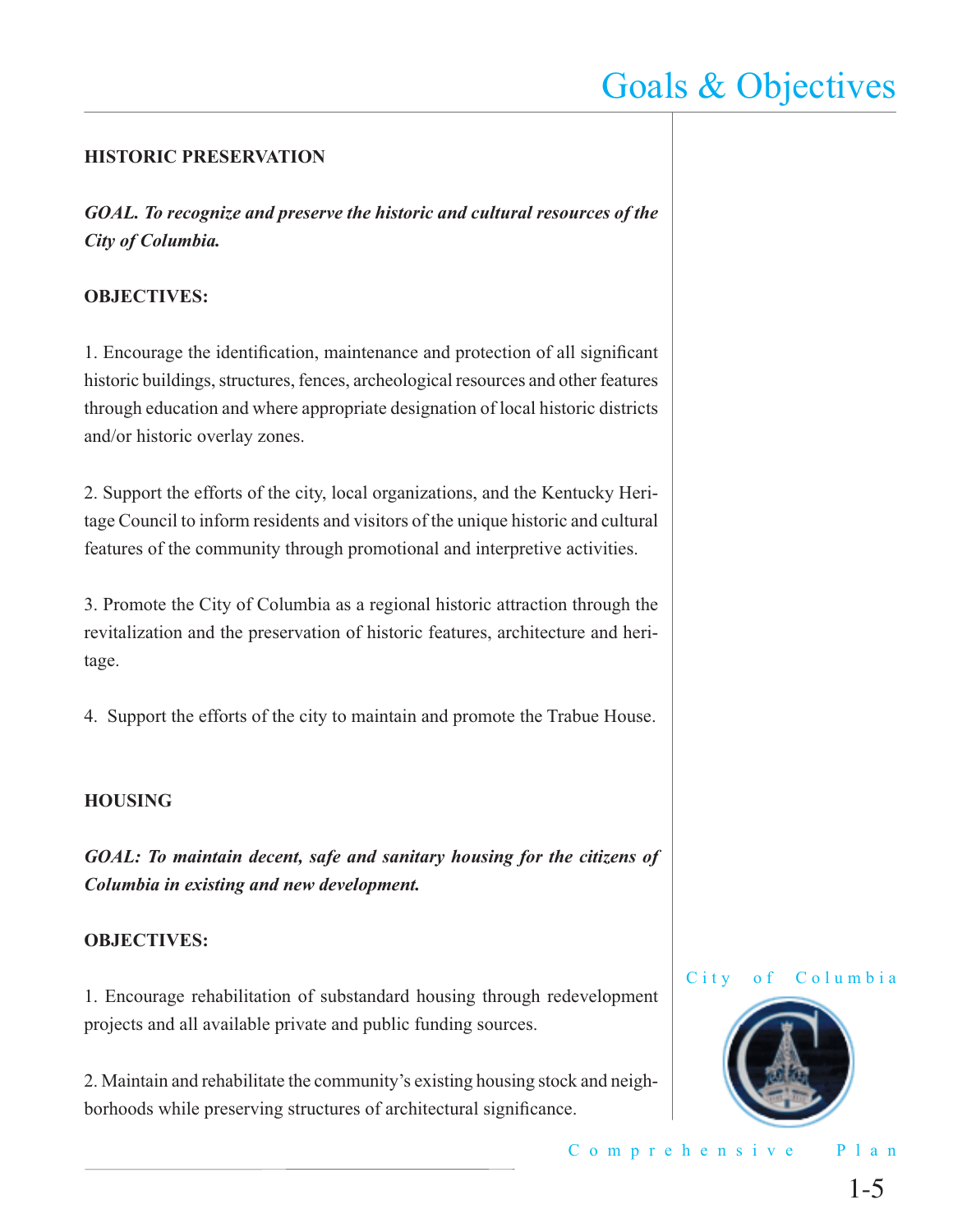3. Adopt and enforce city policies and applicable regulations to address littered lots, substandard and dilapidated structures to improve the utility and appearance of such structures and lots.

4. Encourage and support efforts to construct and maintain affordable housing for elderly, disabled and other disadvantaged persons in areas where there is convenient access to recreation, commercial activity and other services.

5. Encourage development of retirement community housing and assisted living facilities with appropriate services for the elderly;

6. Encourage quality and diversity of design by developing subdivisions and housing which is compatible with existing land uses, transportation patterns, and the spatial arrangement of existing housing and neighborhoods while avoiding "cookie-cutter" subdivisions.

7. In order to provide a more livable community; promote residential development with amenities, such as street lighting, sidewalks, green space and recreational facilities (for example; golf courses, ball fields, tennis courts and swimming pools).

8. Adopt and provide for the fair, equal and uniform enforcement of building codes.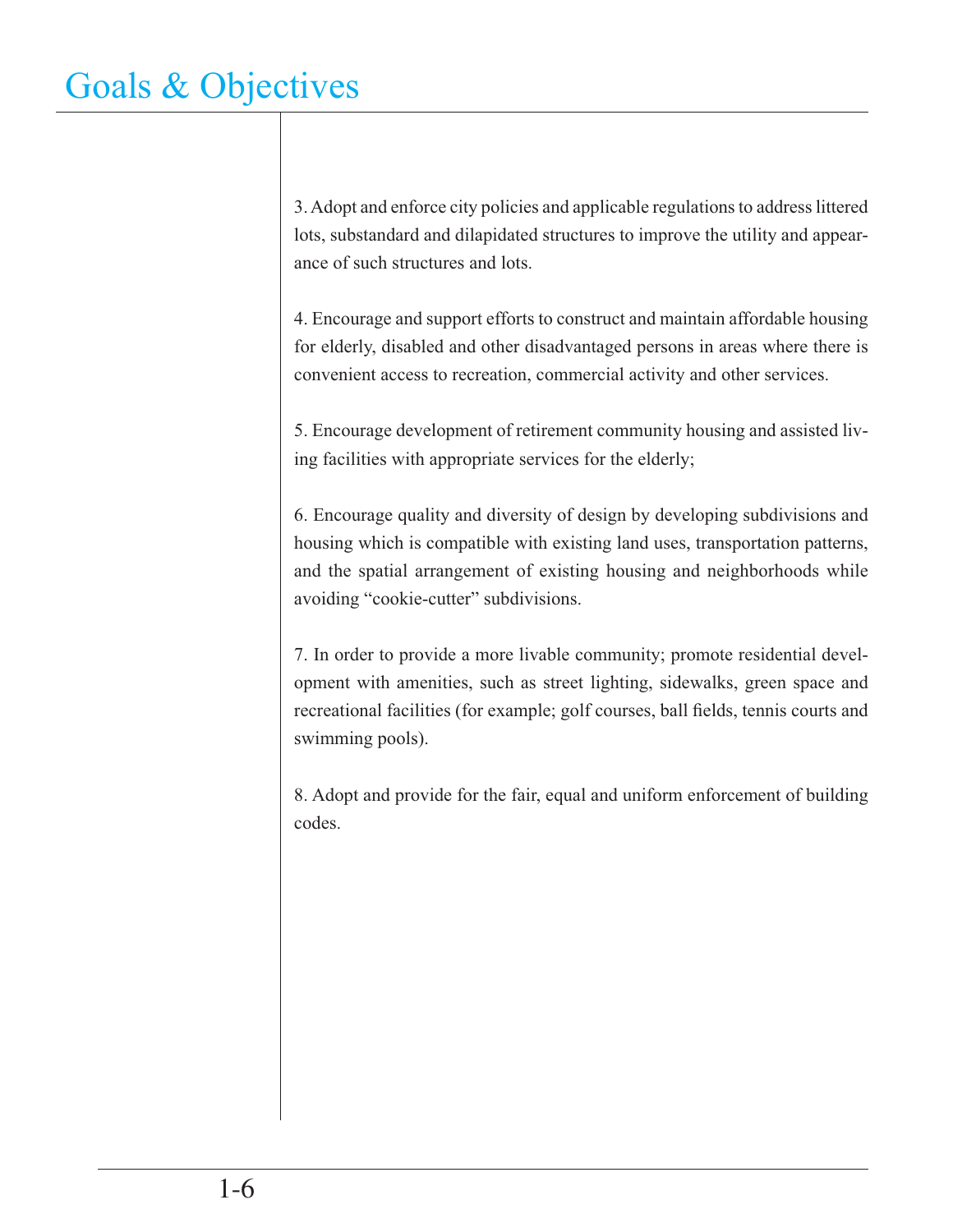### **COMMUNITY FACILITIES AND SERVICES**

*GOAL: To ensure that adequate community facilities and services are available and provided in an efficient manner to conserve human and natural resources.*

#### **OBJECTIVES:**

1. Coordinate the rehabilitation, development and expansion of community facilities with land development activities by requiring, at the time of development, infrastructure sufficient to accommodate projected growth.

2. Encourage inter-local and regional cooperation and coordination in the provision of regional community services.

3. Creative ways of funding the expansion and improvement of public services and facilities shall be sought to ensure that costs are fairly distributed. Cooperative funding agreements between the private and public sectors shall be encouraged to fund future utility extensions.

4. The City of Columbia shall seek an overall combination of land uses (residential, commercial, industrial, public, etc.) that yields a balance between the public revenues generated from those uses and the public expenditures required to support those uses.

5. Provide and upgrade as necessary, adequate water, sewer, solid waste services and other utilities in an efficient, safe and environmentally sound manner.

6. Require the dedication of easements and rights-of-way to meet future infrastructure needs when development or redevelopment occurs.

7. Redevelop and encourage the extension of existing sidewalks and alternative pedestrian systems to create linkages between existing and proposed developments.



City of Columbia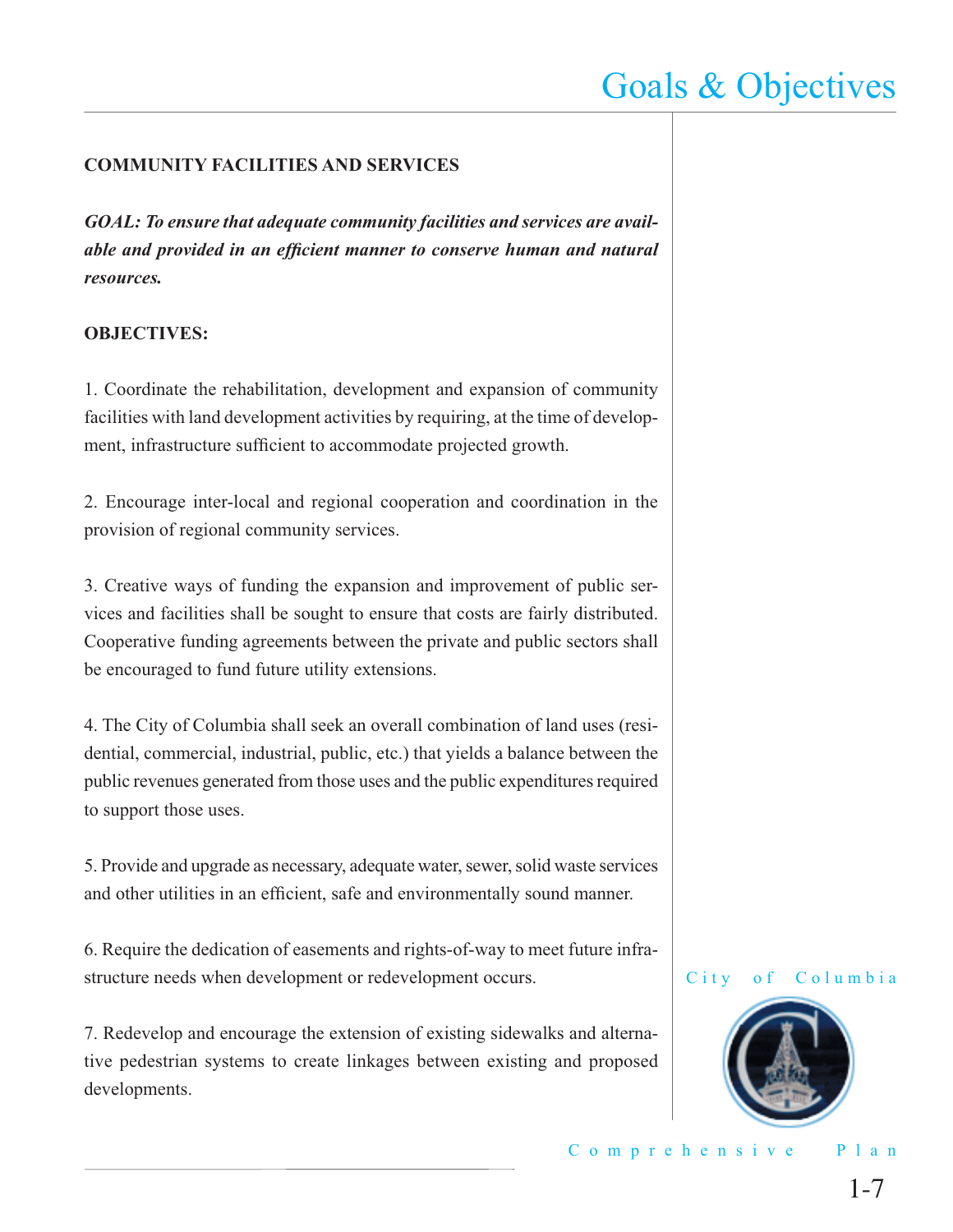8. Require developers to conduct impact studies where existing infrastructure, services and the public school system are not adequate. Developers shall be encouraged to phase construction to ensure that the provisions of these available services are adequate to support their developments.

9. Require developers to provide adequate facilities such as sidewalks, proper drainage, utilities and landscaping in new developments.

10. Encourage efficient public safety services including police, fire and ambulance by coordinating the addressing of all new development with the Adair County 911 Center during the subdivision review process.

11. Maintain the low crime rate of the city through education, enforcement and other social programs.

12. Encourage and support affordable local health facilities, nursing homes and child care establishments.

13. Encourage the elimination of overhead utilities in the downtown area of Columbia and require the installation of underground utilities in all new developments where economically feasible.

14. Encourage the establishment of a Parks and Recreational Board to assess existing recreational resources, develop a community recreational plan, pursue funding for the development and maintenance of new facilities, and promote active living.

15. Actively pursue opportunities to partner with Lindsey Wilson College in order to further community redevelopment efforts and other civic projects.

16. The City of Columbia, while recognizing the need to provide essential utilities to its citizens, shall require that all proposed cellular towers, antennas and other wireless facilities (wireless facilities) be developed in a manner which retains the integrity of neighborhoods and the overall character, property values and aesthetic quality of life of the community at large. Future development policies for the location of wireless facilities within the city shall: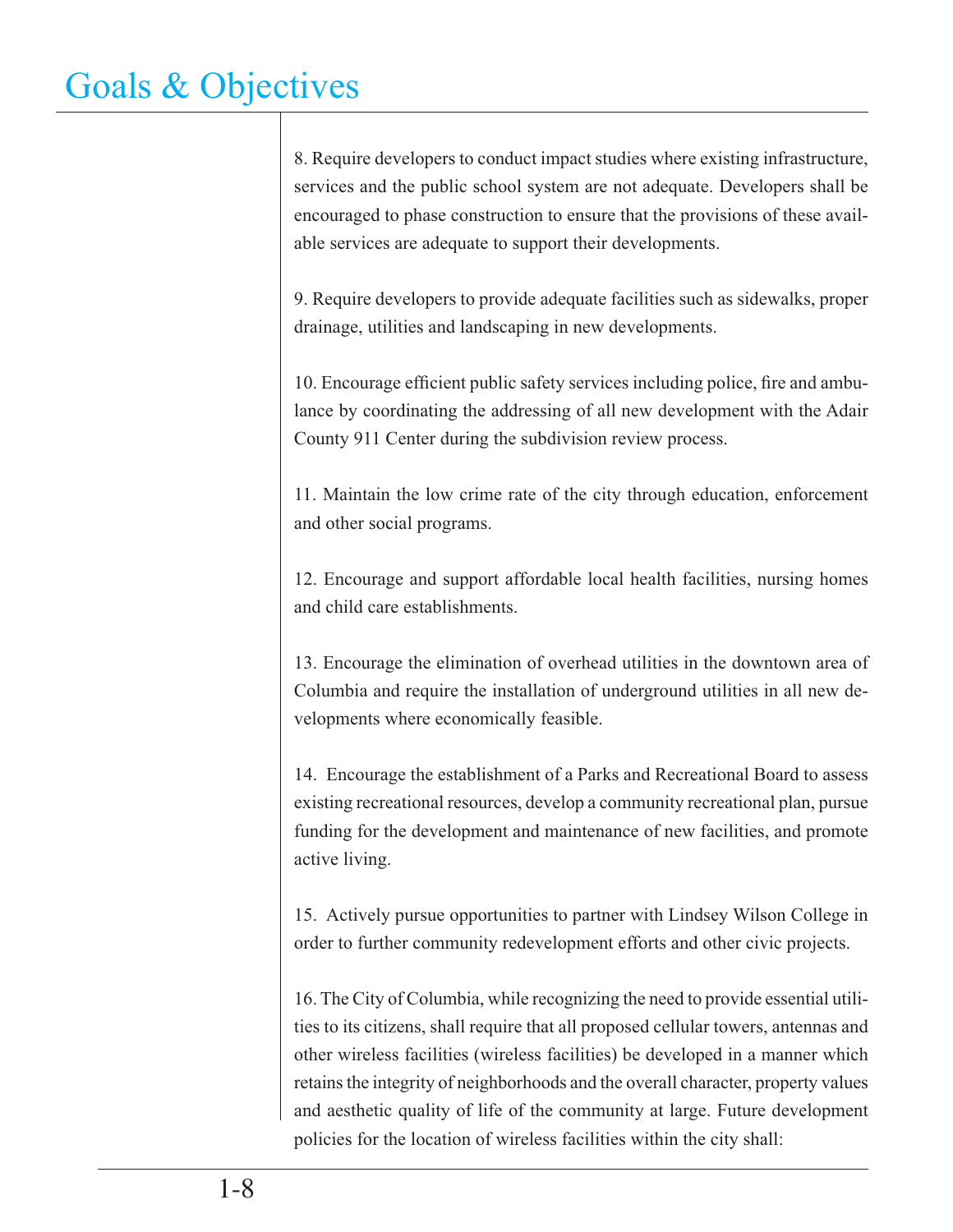a. Ensure that wireless facilities are constructed in practical locations by encouraging facilities that minimize the impact to residential neighborhoods,

b. Minimize the number of wireless facilities by requiring the use of existing structures and co-location when feasible,

c. Ensure that there is a minimal impact upon the visual environment by requiring adequate screening and/or aesthetically pleasing design,

d. Protect the public health, safety and welfare by requiring that the wireless facilities are adequately secured and encouraging the timely maintenance of the structures. In addition, require provisions for the removal of abandoned facilities.

e. Establish an administrative process for the approval/disapproval of wireless facilities.

#### **TRANSPORTATION**

GOAL: To develop and maintain an accessible, safe and efficient multi*modal transportation system that effectively addresses regional and local development patterns.*

#### **OBJECTIVES:**

1. Promote the coordination between city, county and state government for transportation improvements.

2. Provide a balanced multi-modal transportation system by encouraging citizens to walk or bicycle whenever possible by providing safe sidewalks, street crossings, bike paths and other alternatives to vehicular transportation.

3. Study and implement ways to improve traffic flow in the commercial areas and along all streets within the City of Columbia.



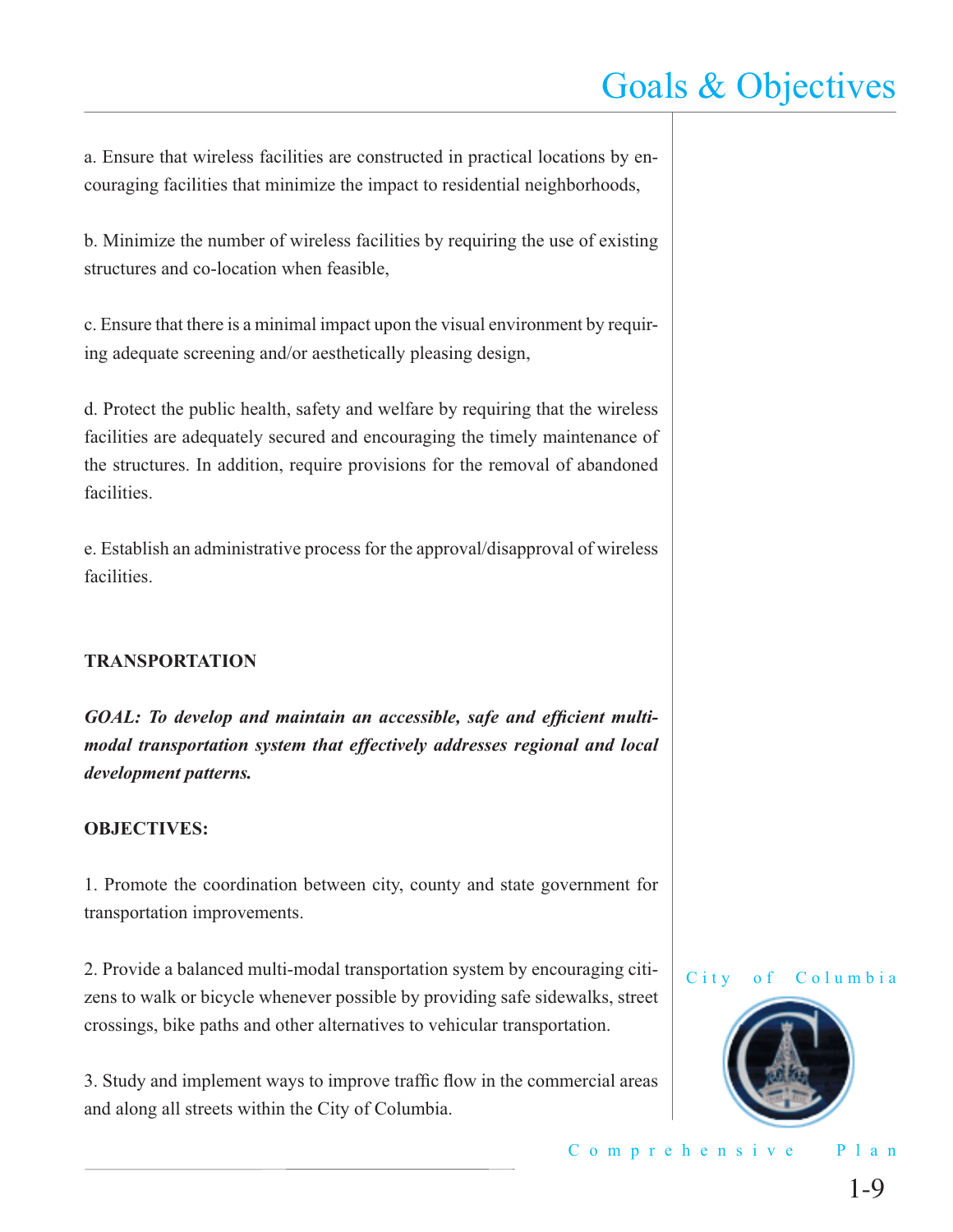4. Encourage the provision of additional parking within downtown Columbia with appropriate locational signage.

5. Require all developers to provide adequate off street parking, rights of way and paved travel surfaces that meet city specifications.

6. Limit the number of direct access points along arterial streets by encouraging the use of frontage roads and other access management techniques.

7. Highway commercial uses shall be in close proximity to highway interchanges for maximum convenience and economy to the travelling public, while minimizing the impact to the community in terms of traffic congestion, local commuting patterns and access.

8. The interior street system of new residential developments shall insure continuity with adjacent built or planned neighboring areas. Residential developments shall be encouraged to provide interconnections between sections of their developments and with adjacent developments to promote safe and easy transportation access and a sense of neighborhood interaction. Street extensions shall be developed where needed and feasible. The interior street system shall also coordinate with and continue the evolving multi-modal transportation system (pedestrian and bicycle facilities).

9. Strongly encourage and actively pursue funding for the construction of a Columbia KY 55 by-pass to improve traffic flow and congestion within the city.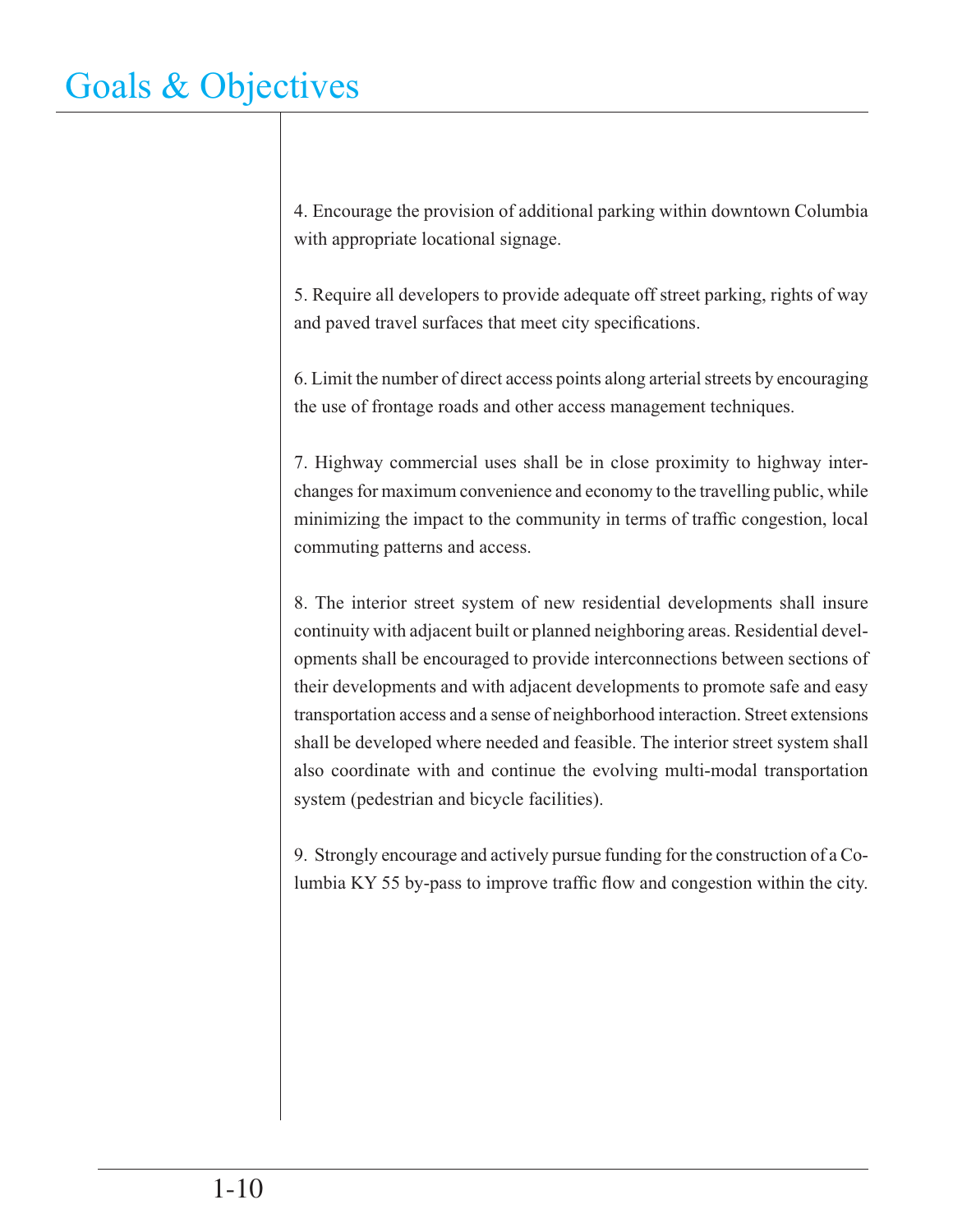#### **LAND USE**

*GOAL: To provide adequate land in appropriate locations for all planned land uses while minimizing the adverse impacts of development and encouraging quality design.*

#### **OBJECTIVES:**

1. Promote a new development pattern that follows guidelines for planned growth, respects urban service areas and frames development with open space.

2. Identify, establish and maintain open space and green way corridors to enhance the natural environment, increase linkages between various recreational opportunities and protect environmentally sensitive areas.

3. Provide new guidelines for residential development that stresses flexibility and creativity in neighborhood design, focuses on neighborhood character, landscaped streets, open spaces, the human scale and walkability.

4. Development issues shall be viewed in terms of promoting the overall quality of life. Mixing of residential and other land uses shall be encouraged, but only in appropriately planned and designed neighborhood developments.

5. Balance developmental needs with the preservation and protection of the city's existing assets and character.

6. Prohibit development in physically restrictive areas.

7. Require adequate preventive measures to minimize environmental degradation during construction in all areas.

8. Require adequate storm drainage, sewer and water systems for all new developments.